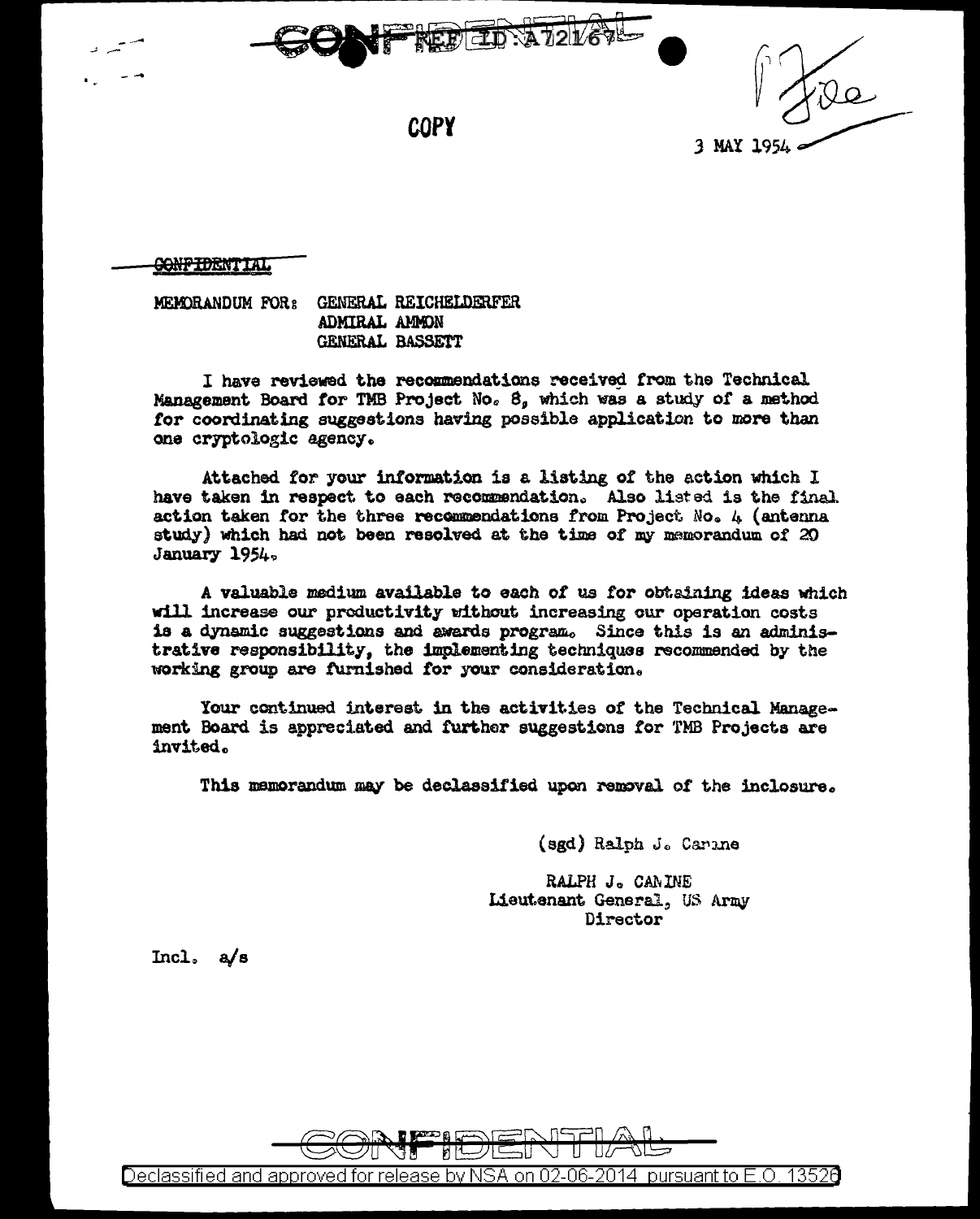

<del>onfi dential</del>

ە

## TECHNICAL PAN.CENTENT BOARD

LISTING OF ACTION ON RECO MENDATIONS

- $I<sub>r</sub>$ THE Project No. 8
	- ı. Recommendations That NSA Circular No. 112-1 dated 25 Feb 1953, be revised to improve coordination of adopted sur- $\overline{1}$ gestions.

Final Action: NSA Comptroller assigned project.

- 2. Recornendation: That officials of the agencies, assigned to monitor the surrestions and awards program, neet periodically to devise coordinated actions for the continued success of the program.
	- Final Action: NSA Comptroller assigned project to invite the staff officials of the cryptologic agencies immediately responsible for suggestion programs, to meet with the Chief, NSA Awards Group on an informal continuing basis to coordinate natters of cornon interest to the four agencies, especially publicity nechao A formal NSA cornittee will not be established.

### 3. Other Recommendations:

- That commanders be invited to establish suggestions and awards a. committees at appropriate levels of comand.
- That active campairns be conducted in the agencies, supplemented  $b_{\alpha}$ by handouts, posters, lectures and a periodical from NSA.
- That a letter be forwarded by the Director, NSA to corranders of  $\mathbf{C}$  o  $\mathbf{C}$ the agencies requesting their assistance in pronoting a more dynanic program.
- d. That a hand-out be prepared by NSA for distribution to all units of the agencies.
- e. That comanders of the agencies consider the adoption of a certificate of service if one is not already in existence to recognize individuals who have served long periods of time.

CONFIDENTIAL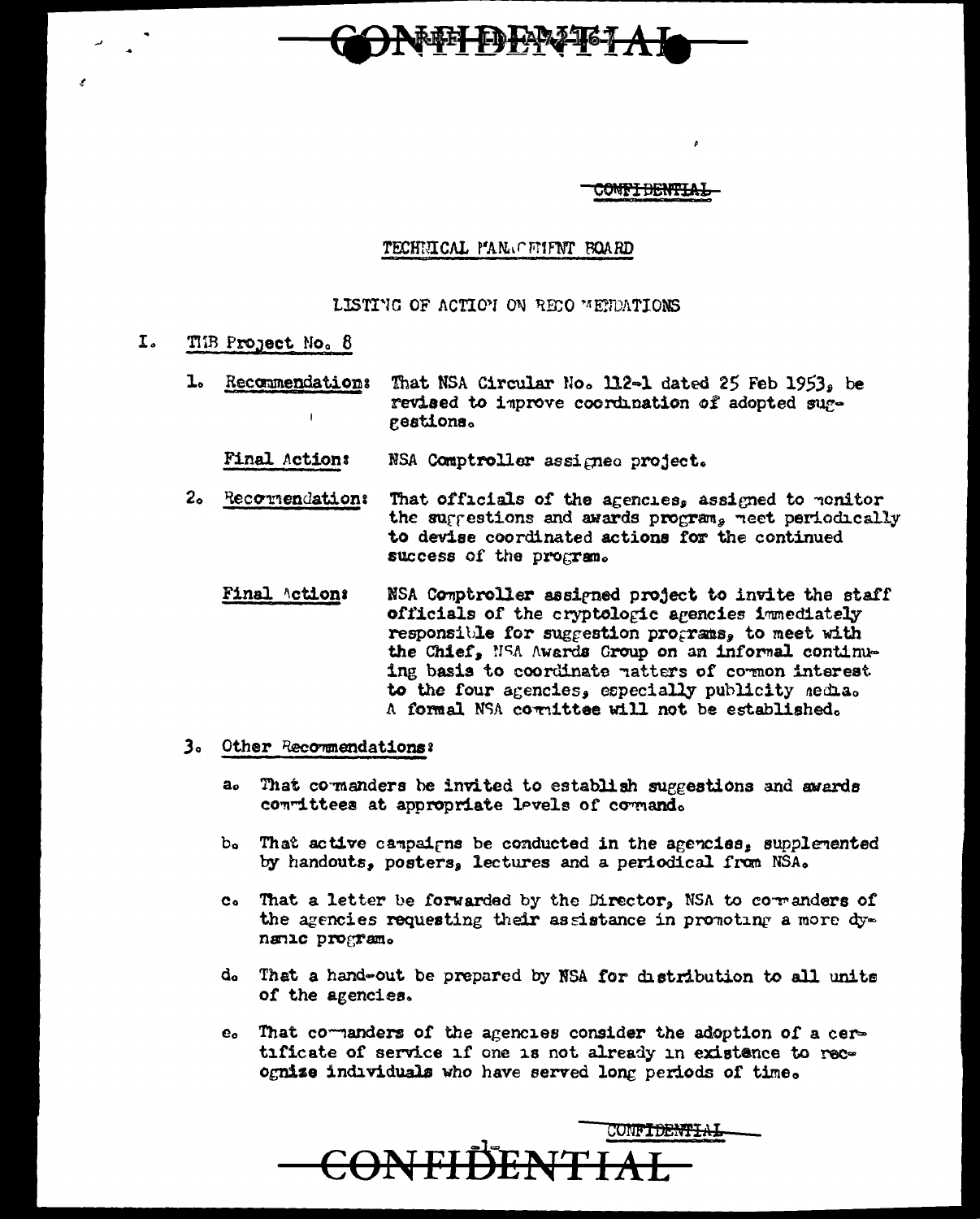

CON TUENTAL

Final Action: Incorporated in memorandum to cryptologic cormand= ers. Wish facilities will be available to suggestion officials for development of any publicity material which hay be desired by the cryptologic commanders.

- $II<sub>o</sub>$ TNB Project No. 4
	- Reconnendation 'lo. 22 That maintenance procedures for field station  $\mathbf{1}_{\bullet}$ antenna personnel be established by a joint neeting of cryptologic service representatives to be called by NSA. Simultan ously, procedures should be established to check on the effectiveness of station personnel in maintaining the antonna systems, with reports being provided NSA for information.

The majority of the Board disapproved this recommendation since they considered this to be a Service prollem. NSA members dissented and recommended adoption of the recommendation.

Final Action: Assigned to DD/PFOD as a project to establish a task in NSA R/D to conduct investigations at U''-22, to determine a standard procedure for antennae testing. This task will include selection or eesign of equipment to perform such tests. Upon completion of this investigation, PROD will coordinate implementation with the services.

### 2. Recornendation No. 6:

By NSA and AFSS - NSA direct that a study be made of the utilization of the antenna fields by each service to determine whether the antenra fields are adequate in relation to the coverage being attempted.

- By ASA and NSG A further study be made of the utilization of the antenna fields by each service taking one of their stations as a sample and attempting to determine whether the antenna fields are adequate in relation to the coverare being attempted.
- Assigned to DD/PROD as a project to initiate action Final Action: with the cervices regarding a further study of the utilization of antennae fields by each service to deternine whether the antenna fields are adequate in relation to the coverage being attempted.

**CONFIDENTIAL**